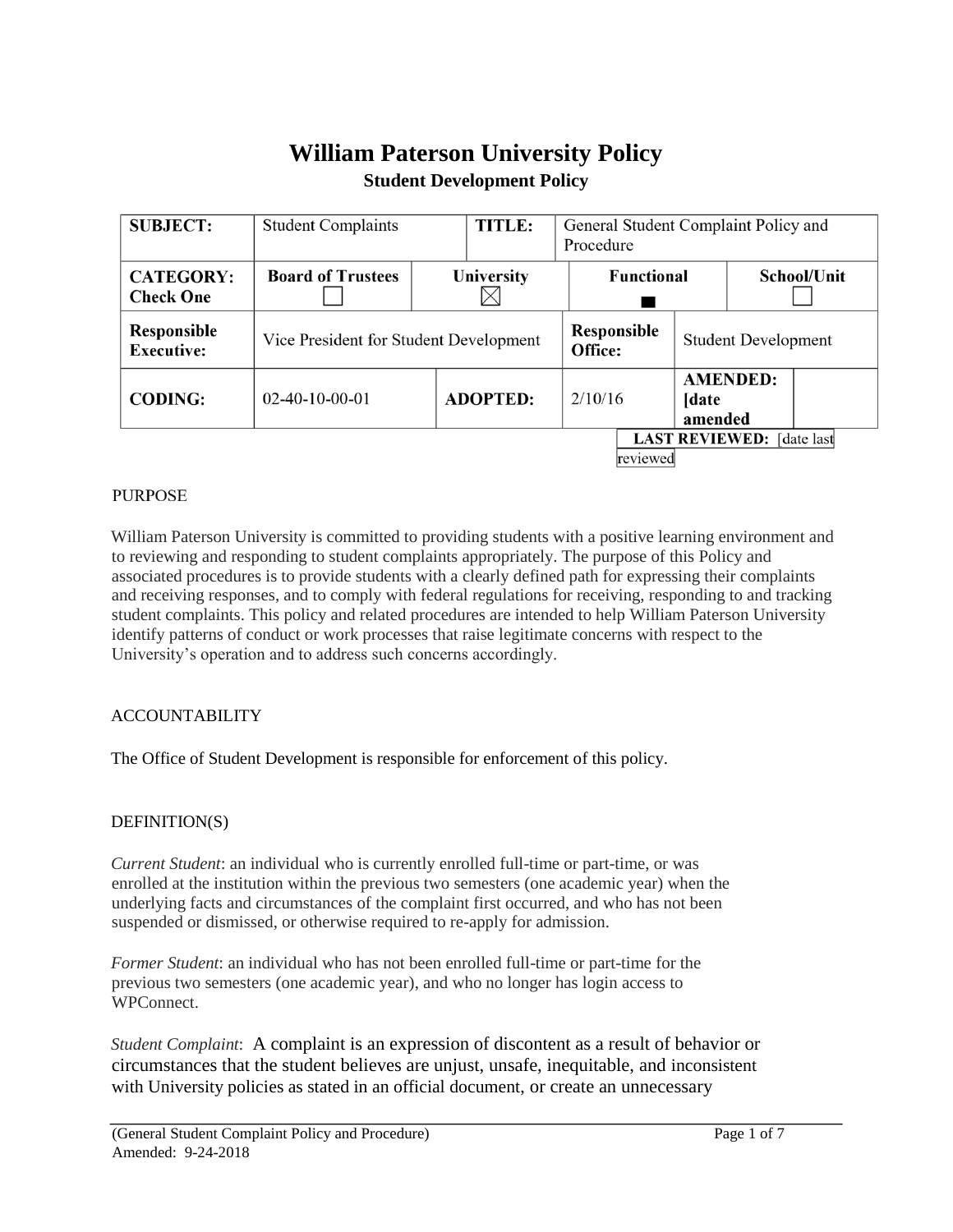hardship, and which do not fall under one of the existing policies and/or procedures listed below as exceptions. **POLICY** 

#### **Scope**

This Policy applies to all students who are enrolled at William Paterson University at the time that the complaint is filed in accordance with the Policy, or who were previously enrolled (as defined above). Student complaints covered by this Policy are limited to those not already covered by other existing policies and procedures, and that meet the definition of a complaint, as outlined in this Policy. This Policy does not extend to parents, relatives, employers, agents, and other persons acting for or on behalf of a student.

#### **Exceptions**

The following types of complaints already have a prescribed process and therefore are excluded from this policy. Students with complaints that fall under any of the following categories are encouraged to click on the accompanying link, where these policies or procedures may be found, and follow that procedure. Many of these are also listed on our University Policies page, which is located at the following link: [http://www.wpunj.edu/policies/policies-by-category.dot?](http://www.wpunj.edu/policies/policies-by-category.dot)

#### **Complaints about grades**

Complaints from students regarding grades are addressed by the Procedure for Investigating Complaints about Grades or Student Academic Performance:

### <https://wpconnect.wpunj.edu/catalog/front.cfm?section=GRDIN>

### **Appeals Regarding Academic Dismissals**

For appeals regarding academic dismissals, please see the Academic Standing section of the Academic and Related Regulations portion of the Undergraduate catalog, which may be found at the following link:

### <https://wpconnect.wpunj.edu/catalog/front.cfm?section=ARR>

#### **Resolution of Academic Integrity Policy Violations Decisions**

Complaints about accusations of academic integrity violations should follow the process indicated in Section IV. C. of the Academic Integrity Policy:

<https://wpconnect.wpunj.edu/catalog/front.cfm?section=AIN>

#### **Resolution of sexual misconduct or harassment, sex/gender or any type of discrimination**

Complaints alleging sexual misconduct, sexual harassment, sex/gender discrimination, or any type of discrimination under Title IX of the Education Amendments of 1972, Title VII of the Civil Rights Act of 1964 (as amended), and/or New Jersey's Law Against Discrimination are excluded from this complaint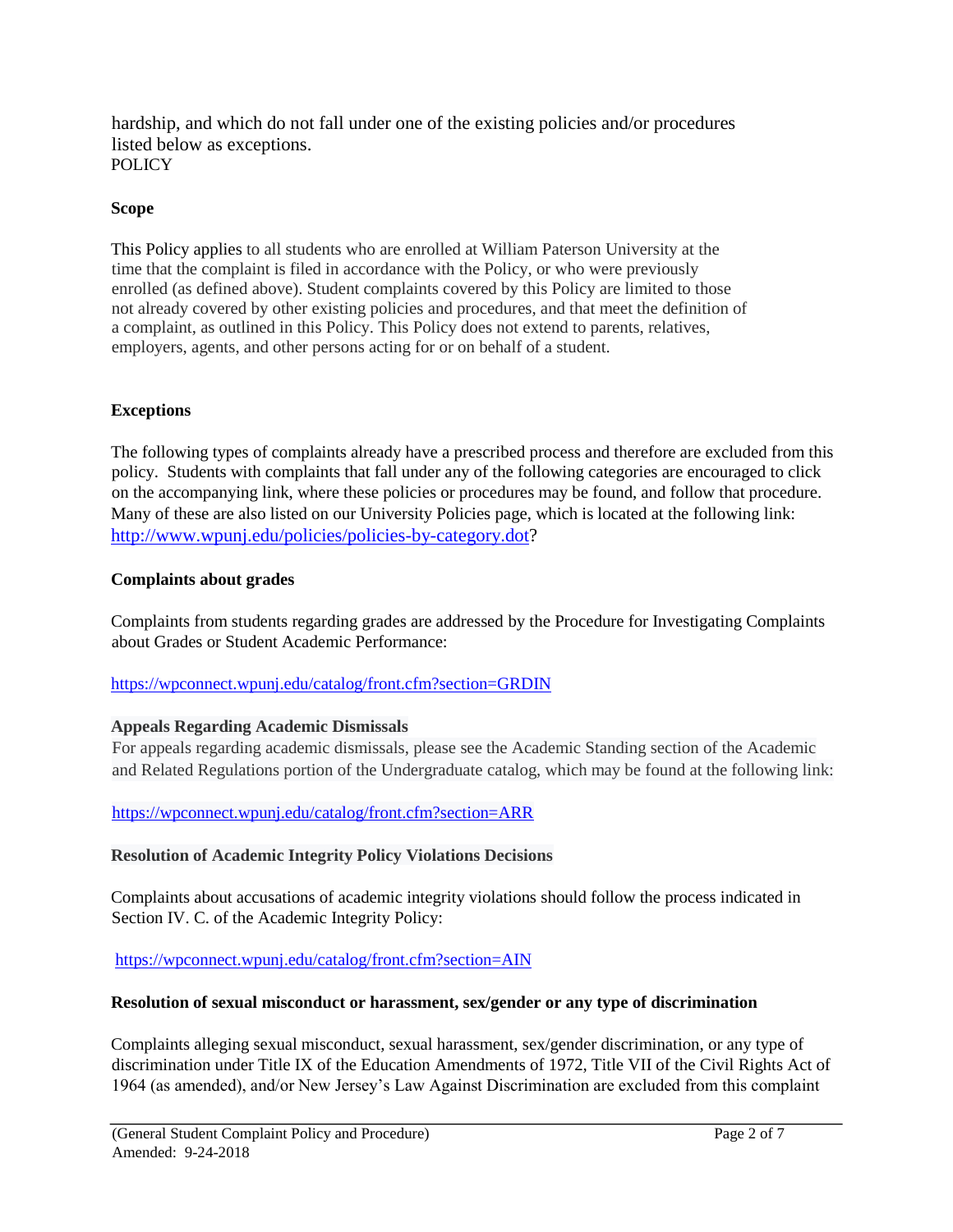policy, as they are governed under separate policies. For these types of complaints, please refer to the Office of Employment Equity & Diversity's home page

[\(http://www.wpunj.edu/employmentequity/index.dot\).](http://www.wpunj.edu/employment-equity/index.dot) Please also see WPU's Domestic/Dating Violence, Stalking, and Sexual Violence Policy [\(http://www.wpunj.edu/dotAsset/2b51d0db-2bf7-412f-931f-](http://www.wpunj.edu/dotAsset/2b51d0db-2bf7-412f-931f-01f431c9b5dc.pdf)[01f431c9b5dc.pdf\),](http://www.wpunj.edu/dotAsset/2b51d0db-2bf7-412f-931f-01f431c9b5dc.pdf) WPU's Title IX webpage [\(http://www.wpunj.edu/employment-equity/title](http://www.wpunj.edu/employment-equity/title-ix/filecomplaint.dot)[ix/filecomplaint.dot](http://www.wpunj.edu/employment-equity/title-ix/filecomplaint.dot) [\)](http://www.wpunj.edu/employment-equity/title-ix/filecomplaint.dot), New Jersey State Policy

Prohibiting Discrimination in the Workplace [\(http://www.wpunj.edu/dotAsset/218562.pdf\),](http://www.wpunj.edu/dotAsset/218562.pdf) and WPU's Procedures for Internal Complaints Alleging Discrimination in the Workplace, [\(http://www.wpunj.edu/dotAsset/f99b44e5-8186-41e7-b14b-19f5f80ae6c3.pdf\).](http://www.wpunj.edu/dotAsset/f99b44e5-8186-41e7-b14b-19f5f80ae6c3.pdf)

### **Resolution of Proposed Accommodations for Disabilities**

As described below in the Procedure section, students are encouraged to attempt to resolve the issue with the Director of the Accessibility Resource Center or her supervisor. If the student is unable to resolve the matter in this manner or disagrees with the determination and/or proposed accommodation, s/he may contact the Office of Employment Equity and Diversity (OEED), at (973) 720-2389, for assistance in resolving the disagreement. OEED is responsible for ensuring the University's compliance with its equal opportunity and non-discrimination obligations arising under federal, state and local laws and regulations. If necessary OEED will conduct an investigation.

[http://www.wpunj.edu/human-resources/policies-and-procedures/disability](http://www.wpunj.edu/human-resources/policies-and-procedures/disability-accommodation-policy.dot)[accommodationpolicy.dot](http://www.wpunj.edu/human-resources/policies-and-procedures/disability-accommodation-policy.dot)

### **Transfer Appeals Process**

Students transferring from New Jersey county/community colleges with a completed A.A. or A.S. degree should be aware of the following provisions of the [State-Wide Transfer Agreement.](http://www.state.nj.us/highereducation/PDFs/XferAgreementOct08.pdf) Students covered by the provisions of this agreement who believe that they have not received an accurate and complete evaluation of their credits with their letter of acceptance from William Paterson University should refer to the New Jersey Statewide Agreement Transfer Appeals Process Procedure page [\(www.wpunj.edu/transferappealsprocess\).](http://www.wpunj.edu/admissions/undergraduate/transfer-students/transfer-appeals-process.dot)

### **Student Conduct Appeals**

The appeals processes for disciplinary cases may be found in the Student Code of Conduct at the following link:

<http://www.wpunj.edu/student-conduct/student-handbook/the-student-code-of-conduct.dot>

### **Financial Aid Satisfactory Academic Progress appeals**

For financial aid satisfactory academic progress appeals, please go to the following link and follow the specific guidelines and process articulated there:

<http://www.wpunj.edu/financial-aid/satisfactory-academic-progress.dot>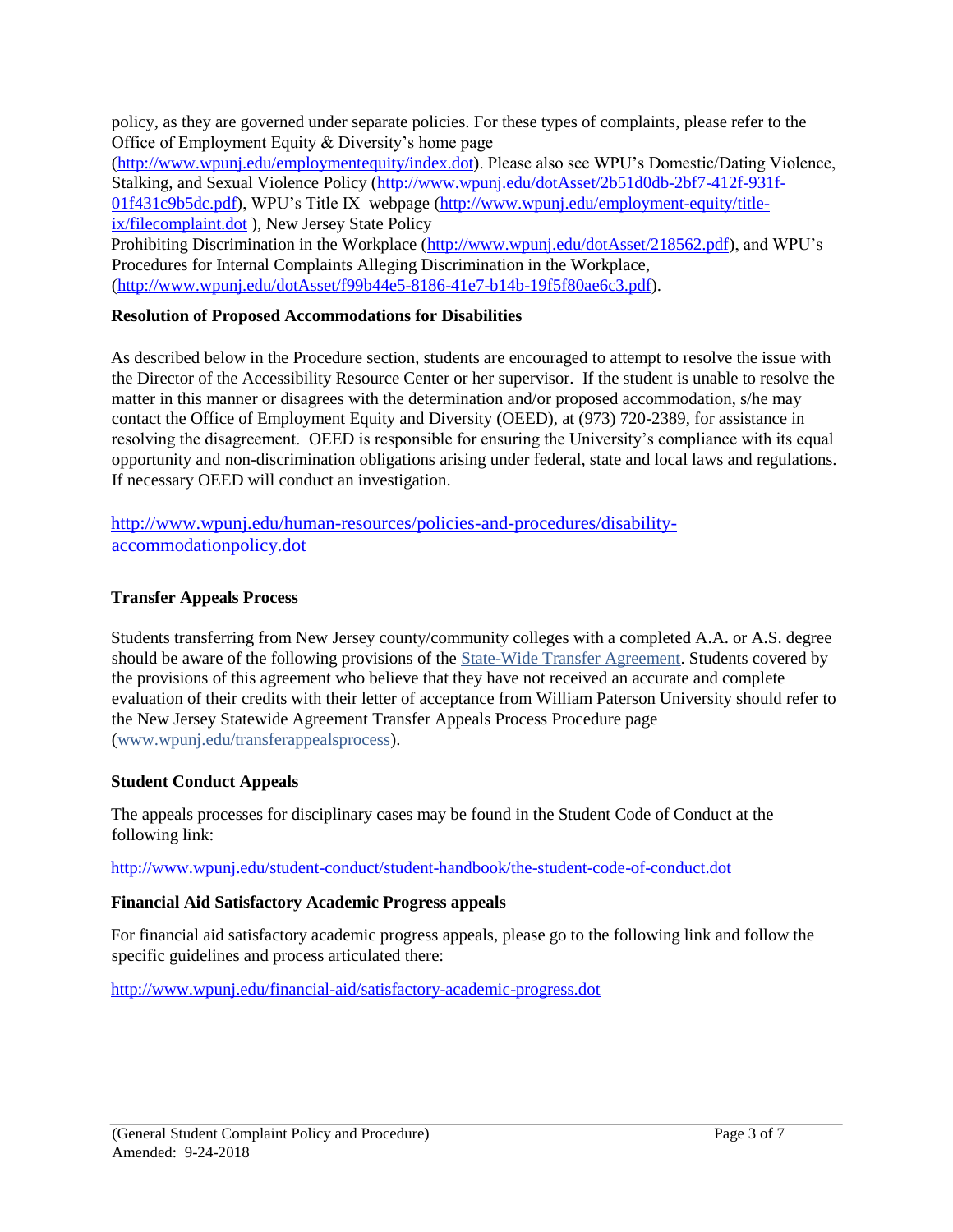#### **Facilities Issues**

Matters concerning facilities or facility complaints for residential students can be addressed through the work order system available in each residence hall office. Commuter students with complaints/concerns should send an email to PhysicalPlantOps@wpunj.edu or call 973-720-2142.

### **University Police Department**

Individuals may file a complaint in-person, via telephone or via an anonymous complaint form on the University Police website. Allegations of serious misconduct should be filed in person with the police supervisor on duty. Following the State of New Jersey Attorney General's Guidelines, all complaints of serious misconduct are referred to a trained internal affairs investigator. Complaints of a criminal nature are referred to the Passaic County Prosecutor's Office. Individuals who provide their name and contact information are entitled to know the outcome of any investigation and will be informed at the conclusion of the investigation. Complaints regarding discrimination or harassment may be appealed to the Office of Employment Equity and Diversity.

Location of University Police Department Headquarters: The first building on the left when using Entry One.; Entry One is on Pompton Road near the Catholic Ministry Building.

Non-emergency University Police phone number: 973-720-2301

Anonymous Reporting Form:<https://secure.wpunj.edu/police/police.cfm?>

### **PROCEDURE**

### **Current Students**

### **STEP 1**

Students are encouraged to attempt to resolve a problem whenever possible by discussing it with the person with whom they are having the problem. Requesting an appointment with the staff or faculty member to discuss the matter in a calm and mature fashion is always the first step to trying to resolve a dispute. For example, if a student has concerns related to classroom situations or administrative actions, he/she should contact the faculty or staff member(s) with whom he/she has a conflict. It may be possible to resolve the concerns without the need for formal institutional action. However, if the problem is not resolved through this action, the student should then contact the faculty member's department chair, or the staff person's supervisor. If the problem is not resolved satisfactorily, or if it cannot be resolved by contacting the faculty/staff member(s) or their supervisor/administrator, or if the student decides for whatever reason that she or he is not able to resolve the situation in this manner, or if the student is unsure to whom the concern should be addressed, the student should proceed to STEP 2 to file a formal complaint.

### **STEP 2**

The student should file a formal complaint through the Student Complaint Tracking System process. Current students may either log into WPConnect and in the Students tab, under Campus Life, click on the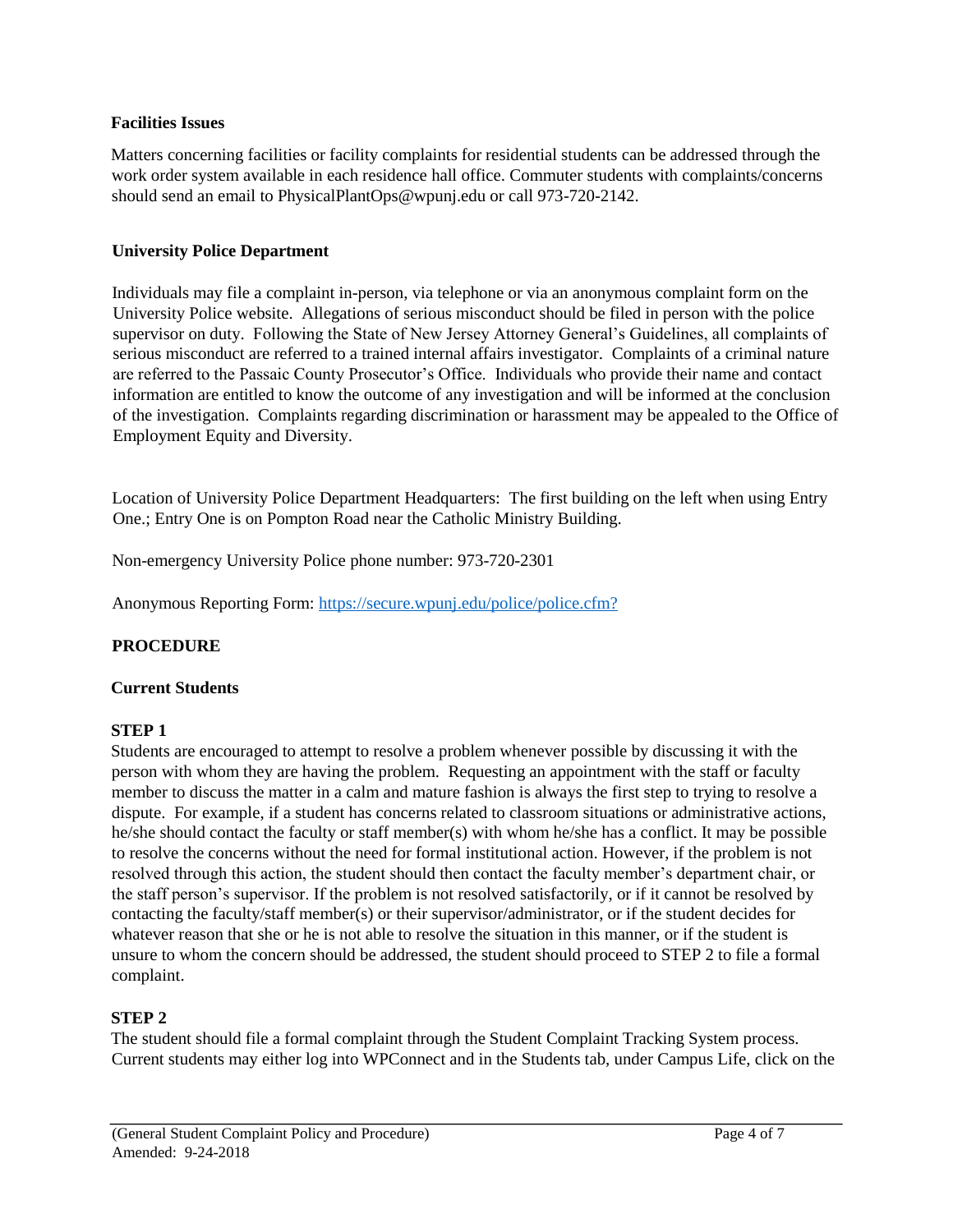Student Complaint link, or go directly to the Student Complaint form at the following link: <https://wpconnect.wpunj.edu/students/complaints/>

Former students may download a PDF and mail the completed form to the Dean of Student Development, as described below under Complaint Procedure for Former Students. <https://wpconnect.wpunj.edu/students/complaints/StudentComplaintForm.pdf>

If the student or former student has additional questions about the complaint process, or would like to discuss their concerns first, she or he should contact the Dean of Student Development office at (973) 720-2761.

Only formal, written complaints, submitted through the Student Complaint Tracking System will be accepted under the rules of this policy. Only complaints that are related to the academic, campus, or financial life of the student, and which are not already covered by an existing policy or procedure, will be accepted under the rules of this policy. Submitted complaints will be routed by the Dean of Student Development to the campus administrator responsible for the employee, office or department referenced in the complaint. The campus administrator will review the complaint and determine next steps, which may include identifying an appropriate designee to review and address the complaint. If a meeting is held as part of the review process, the student complainant may be accompanied by an advisor of their choosing, who shall not participate directly in the process but may advise the person who invited her/him. If a designee is named, the designee will review the complaint and report findings to the campus administrator who assigned her or him the complaint. Within 10 business days of receipt of the complaint, the campus administrator to whom the complaint was assigned shall inform the complainant via her or his official William Paterson University e-mail address and if applicable, the affected employee(s) and/or department, of a decision. If the investigation of a particular complaint will take longer than ten days, the campus administrator will still respond on an interim basis, indicating the actions they are taking and the expected time-frame for the inquiry to be completed and a resolution issued in writing to the student. This response will support the student's proposed remedy, suggest an alternative remedy, or find the complaint without merit. Any disciplinary measures, if and when recommended, may not be implemented until the campus administrator conducting the investigation has consulted with the Office of Human Resources

## **STEP 3**

The decision may be appealed by the complainant if she or he has new information or evidence of procedural errors in the handling of the complaint that substantially impacted the outcome. Appeals are reviews of process, not a new examination of contested issues. Appeals must detail the grounds for appeal and identify a suggested remedy. Appeals must be filed using the appeal form within ten business days of the issuance of the complaint decision. The appeal will be routed to the supervisor of the administrator who handled the complaint. The administrator reviewing the appeal, or designee, may request a meeting or additional information, if needed. A written decision will be provided to all parties within 21 business days of receiving the appeal unless reasonable cause for delay exists. This decision is final.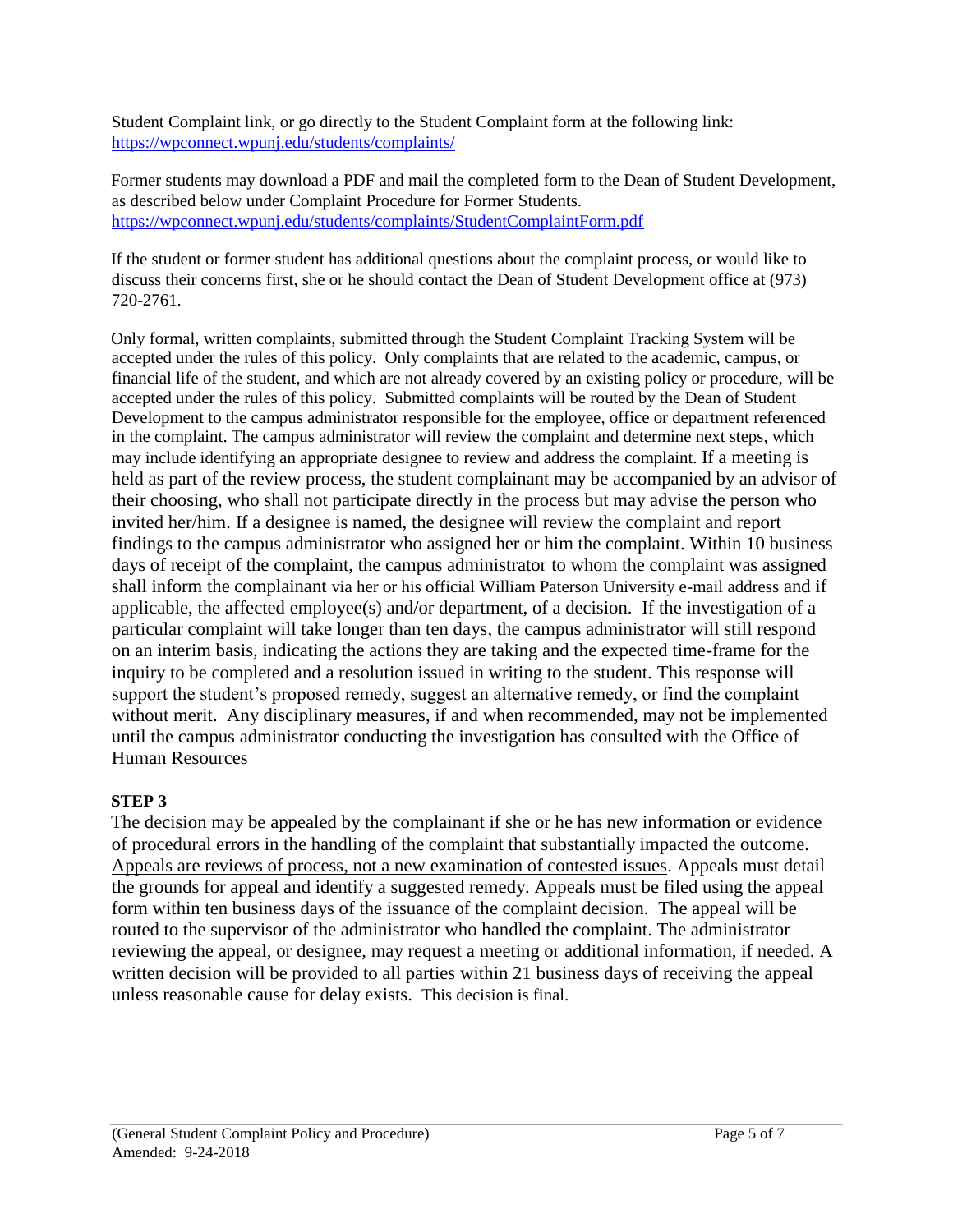### **HOW FORMER STUDENTS FILE A COMPLAINT**

Former students, who no longer have access to WPConnect, should file a complaint using the Complaint Form available in PDF form at the following link:

### <https://wpconnect.wpunj.edu/students/complaints/StudentComplaintForm.pdf>

The form, once completed, should be signed and mailed to the Dean of Student Development at the address on the form. Complaints from former students are treated in the same manner as the one for current students, except communications are conducted by mail.

### **TRACKING COMPLAINTS**

Formal complaints submitted by a student through the Student Complaint Tracking System will include:

- a) The date the complaint was first formally submitted.
- b) The nature of the complaint
- c) The steps taken to resolve the complaint and by whom.
- d) The responding administrator's final decision regarding the complaint and recommended resolution or remedy.
- e) Whether or not the decision was appealed, and if so, whether initial decision was upheld or overturned.
- f) Any other external steps initiated by the student to resolve the complaint, if known by the University.

Complaints from former students received manually will be considered as a separate category but included in the annual complaint tracking report described below.

Once assigned, each complaint will also be reported to the highest-level administrator in the college or division so they are aware that the complaint is in progress.

### **ANNUAL COMPLAINT TRACKING REPORT**

The annual report will contain the following information: a) The total number of complaints received

- b) The types of complaints received by generic category
- c) A summary record of each complaint received and the action taken by the University to resolve the issue.
- d) Total number of appeals and percentage of decisions which were either upheld or overturned.
- e) An analysis of any complaint trends noticed and any steps already taken or recommended courses of action to address these trends, including reporting findings to the Vice President of the Division(s) of the University identified in these trends.

The Annual Institutional Record of Student Complaints will not include names of any students or individuals involved in the facts of the complaints.